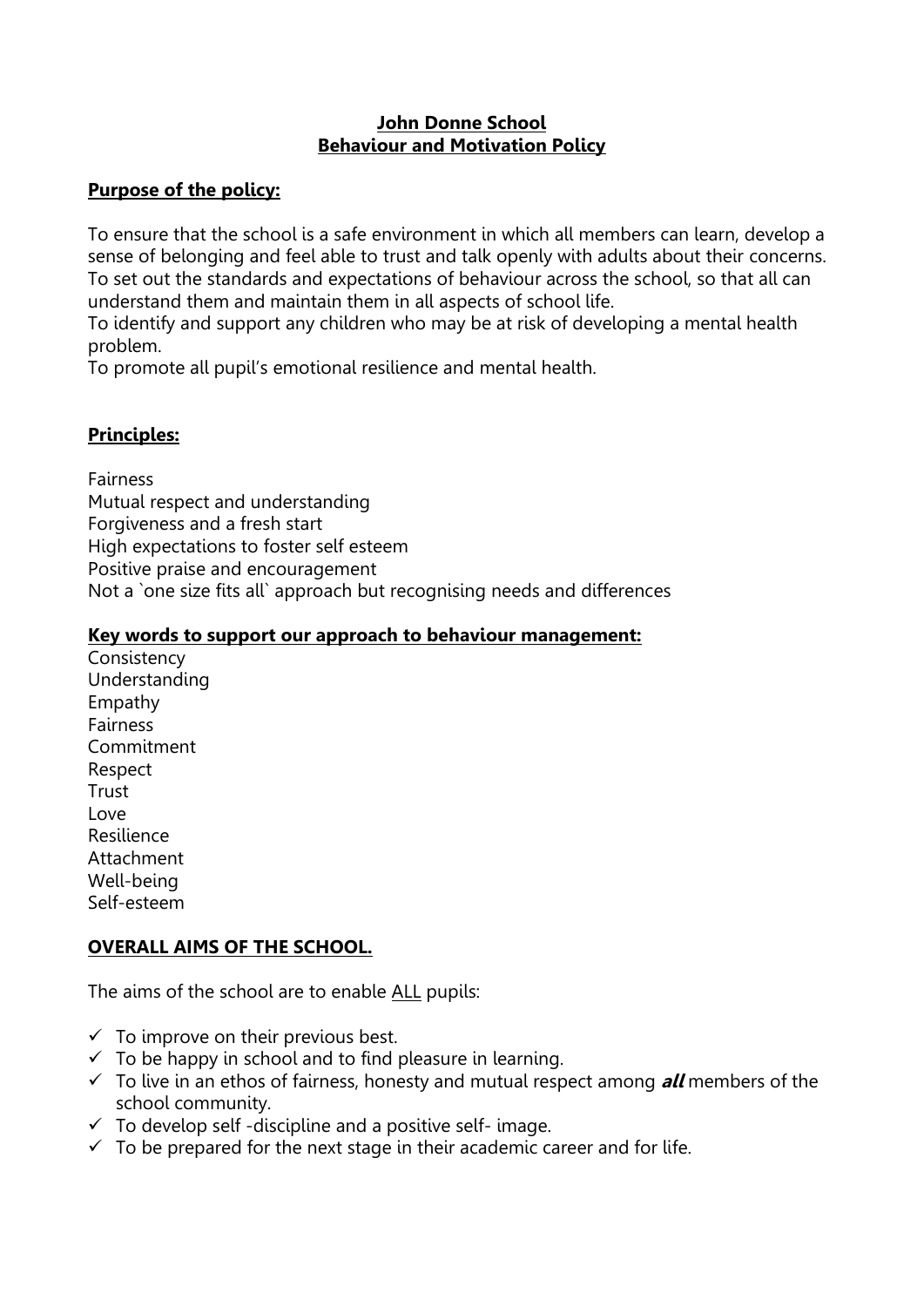- $\checkmark$  To be prepared to manage difficult events that may impact on their overall emotional and mental health.
- $\checkmark$  To be able to self-regulate their own behaviour and emotional responses

**The development of good behaviour is based on the same principles as the development of good teaching – be clear about expectations, make appropriate demands according to the ability of the child, praise and encourage effort constantly, focus on the positive, ( e.g. `Hands up quietly` rather than `Don`t shout out`), move on quickly after a misdemeanour or mistake.**

**Our focus and strategy for promoting good attitudes and behaviour is to expect all children to behave and work well and then to regularly praise effort and achievement**

**We all share the responsibility for ensuring that these principles are adhered to.**

#### **GOLDEN RULES**:

We are gentle

We are kind and helpful

We listen

We are honest

We work hard

We look after property – We don't waste or damage things

We show respect to each other in all that we say and do

#### **THE WAYS IN WHICH WE ENCOURAGE GOOD BEHAVIOUR**

We believe in rewarding good behaviour.

We do this by:

- $\odot$  Praise publicly or privately
- The traffic light system includes silver and gold for pupils who are trying hard
- 'Merits' awarded when children 'exceed an adult's expectation' with their positive attitude to learning or to each other. 'Merit' stickers are also given to children to wear and take home. Children with 5, 10 or 15 merits have their names called out at the Friday assembly. Each term, children are awarded a merit certificate in a merit assembly.
- Telling parents/carers about the good behaviour. Praise letters, texting or phoning parents/carers are some ways we do this.
- Giving responsible children key tasks, giving out team points, stickers or ticks.
- $\odot$  In class, celebrations linked to the topic are incorporated into teachers' planning at the end of each topic.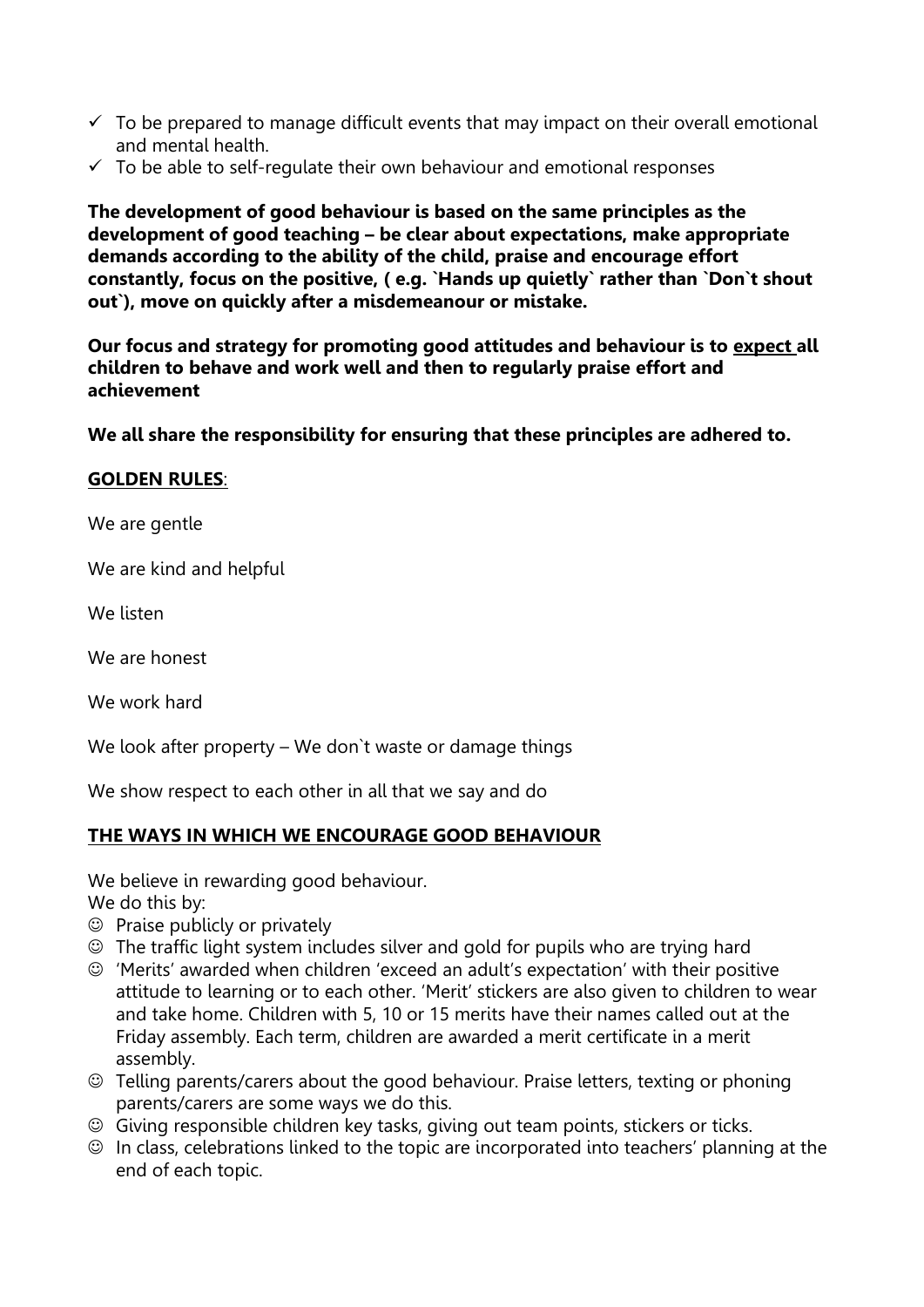Nominating two children every week to receive a DIAMOND or GOLDEN TICKET and sending them to the designated Golden Ticket box holder (SLT member) with a description of why they were nominated. One child gets chosen at random to be "Head teacher's star/diamond of the week" and their picture gets put into the newsletter and displayed on the digital display screens in and around the school. All other pupils who have been given golden and diamond tickets have their names printed in the weekly newsletter.

### **UNACCEPTABLE BEHAVIOUR**

When dealing with issues of poor behaviour we do not apply a "one size fits all" approach. Individual incidents may be dealt with in a way that the adult feels is most appropriate. To support these decisions and to ensure consistency of approach, we have agreed a range of appropriate strategies for general guidance:

Strategies may be applied as required using the following plan for quidance:

#### Step 1: Issues resolved in class, by teacher/child

(Using the traffic light system for Years 1-6 with a warning, yellow card and red card resulting in a child being taken to their partner class or the 4/5Ws station to complete the 4/5Ws and returned to class upon completion. The 5Ws sheets are collected every Friday by the Learning Mentor/ Pastoral Manager to be monitored closely every week.

Step 2: Record book: If a serious incident has taken place, this is recorded in the 'incident book'. One copy is given to the child to take home whilst the original is kept in the book as a record. The parent/carer is asked to let the school office know that they have received it.

Step 3: Challenge cards are available to support pupils who have difficulty maintaining their behaviour.

Step 3: Involvement of Deputy Headteacher or Headteacher: If an adult believes the incident to be serious enough for Senior Management Team to be notified, they are to go straight to them and let them decide what the best course of action is that best suits that child. The expectation is that the pupil will return to class to make a fresh start once the incident has been dealt with and the child is calm.

PLEASE NOTE THAT A SERIOUS 'INCIDENT' IS DESCRIBED AS FOLLOWS:-

Children who cause severe physical / verbal / psychological harm to others. This includes: Bullying – including homophobic bullying / religious bullying and intolerance (see

- also Bullying Policy)
- **Extortion**

· Any violent action, including verbal / racist threats / using abusive language directed at another pupil

Any violent action, including verbal / racist threats / abusive language, directed at a member of staff

**Stealing**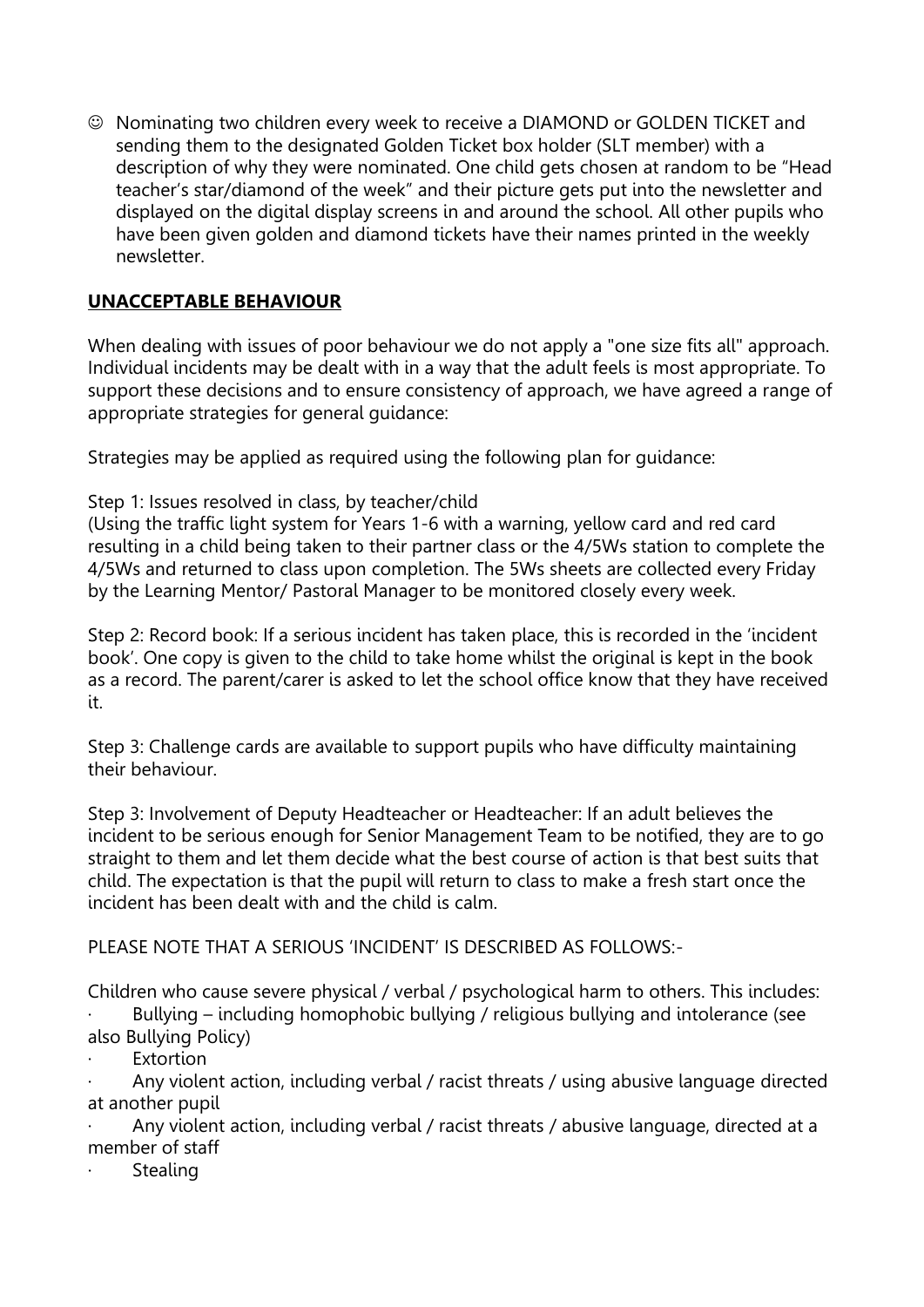Using any object as a weapon

In these instances, the adult involved and either the Deputy Headteacher or Headteacher will decide on a plan of action. Further support and strategies can be sought, if needed, from the Learning Mentor or Pastoral Manager in order to support the child.

At all times adults should examine other possible causes for the unwanted behaviour. Is the child bored? Do they feel their efforts are valued? Is the work not stretching them? Is it too hard? Do they fully understand the language if they are EAL? Are they hungry? Are they tired? Are there other issues from home? Sensitivity is needed and we are judging the **BEHAVIOUR** not the child. It is also worth reminding ourselves that staff must also model good behaviour at all times, especially when speaking to or reprimanding pupils.

#### **Examples of unacceptable sanctions are:**

- **Standing for long periods**
- **Being sent to stand outside the class and being unsupervised ( The 5 Ws should be used in this case)**
- **Keeping hands on heads**
- **Standing on chairs**
- **Punishments that involve ridicule or humiliation in front of others**
- **Long-term or postponed punishments e.g. week-long exclusion from playtime**
- **Whole-class punishments when the behaviour if a few is at fault**

#### **Restraint**

If a child is in danger of hurting themselves or others and needs to be restrained, a member of the Senior Management team should be sought.

In deciding, what is a serious incident? Teachers should use their professional judgement and consider the:

- Pupil's behaviour and level of risk presented at the time of the incident;
- Degree of force used:
- **Effect on the pupil or member of staff; and**
- Child's age.

All incidents involving the use of reasonable force should be recorded in a detailed written report in accordance with school procedures (see Appendix 1). Immediately following any such incident the member of staff concerned should inform a senior member of staff as well as providing a written report.

If it is felt appropriate the school will speak to parents about serious incidents involving, the use of force.

Exclusions Policy: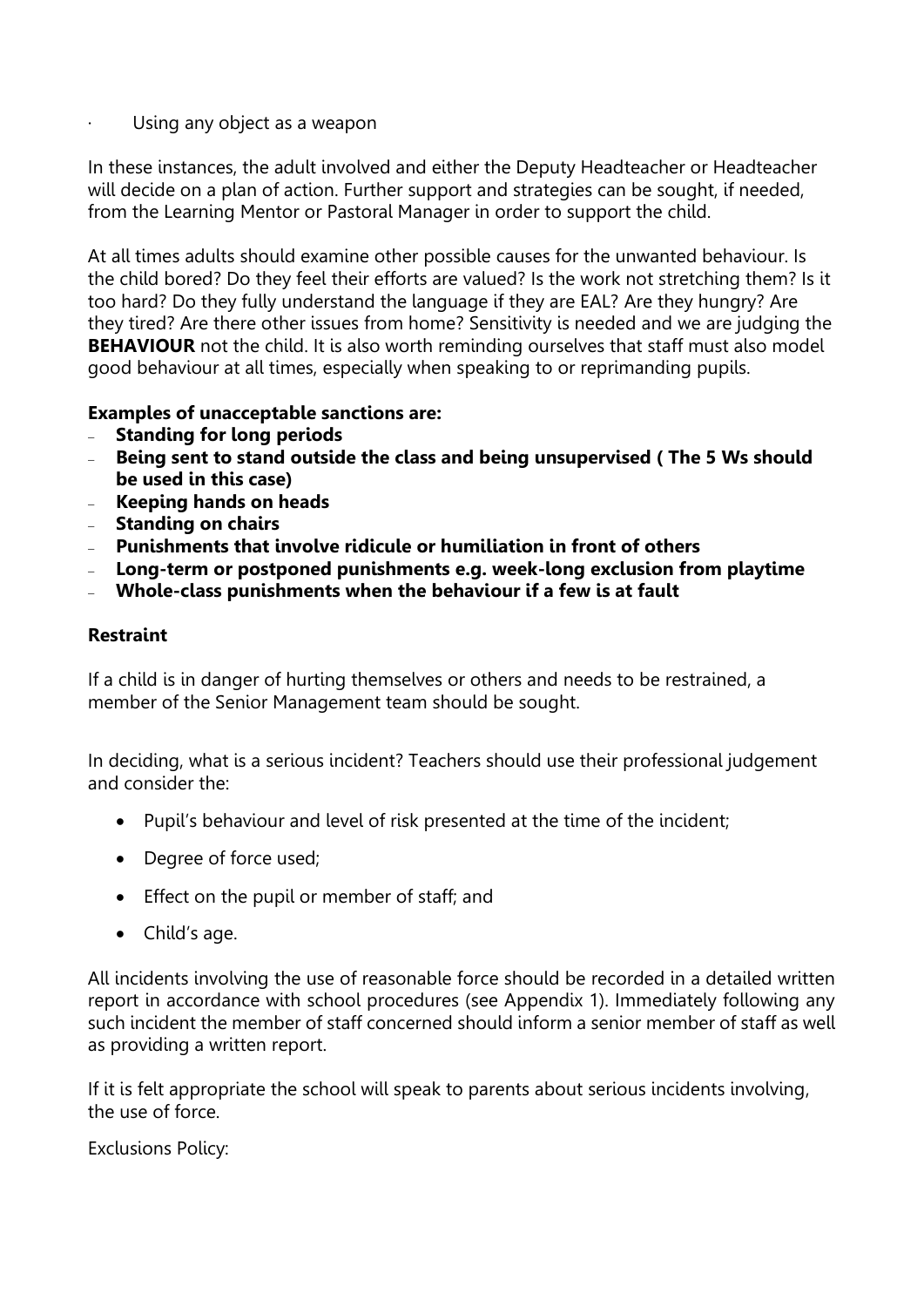Significant instances of difficult behaviour may result in the child being excluded for a day, a number of days or ultimately permanently. The decision to exclude is made by the headteacher.

When a child is excluded, parents will be informed by a phone call which will be followed up by a letter, informing parents of the reasons for the exclusion, length and return to school arrangements and support available.

When a child is permanently excluded, the Local Authority will be informed. The legislation for exclusions is summarised at the end of this policy.

The responsibility for reviewing exclusions lies with the governing body of John Donne School.

### **PLAYTIME ARRANGEMENTS**

We expect the same high standards of behaviour at playtimes and lunchtimes.

The play leaders will deal with any issues at playtime and the major incidents will be recorded in the 'incident book'. The original copy is given to the child to take home whilst the original is kept in the book as a record. Classroom staff will also be notified of this by the play leaders or support staff on duty. Children are also shown a yellow warning card and later given a red card representing that the child is not allowed to join in with a certain activity for the next day. Classroom staff will again be informed.

#### **WAYS IN WHICH WE IDENTIFY CHILDREN WITH POSSIBLE MENTAL HEALTH PROBLEMS**

Behavioural difficulties do not necessarily mean that a child has a possible mental health problem or Special Educational Need. Consistent disruptive or withdrawn behaviours can, however, be an indication of an underlying problem, and where there are concerns about behaviour further assessments and observations will be carried out to determine whether there is an undiagnosed learning difficult, difficulties with speech and language or mental health issue.

The school will use data so that changes in pupils' pattern of attainment, attendance and behaviour are noticed and can be acted upon.

Class teachers and supporting staff are well-placed to observe children day to day and if they have a concern about a child's behaviour and mental health, the pastoral team/inclusion team provide the structure through which staff can escalate the issue and take decisions about what to do next.

### **STRATEGIES TO PROMOTE POSITIVE MENTAL HEALTH**

The school uses various strategies to promote positive mental health at a universal and targeted intervention level;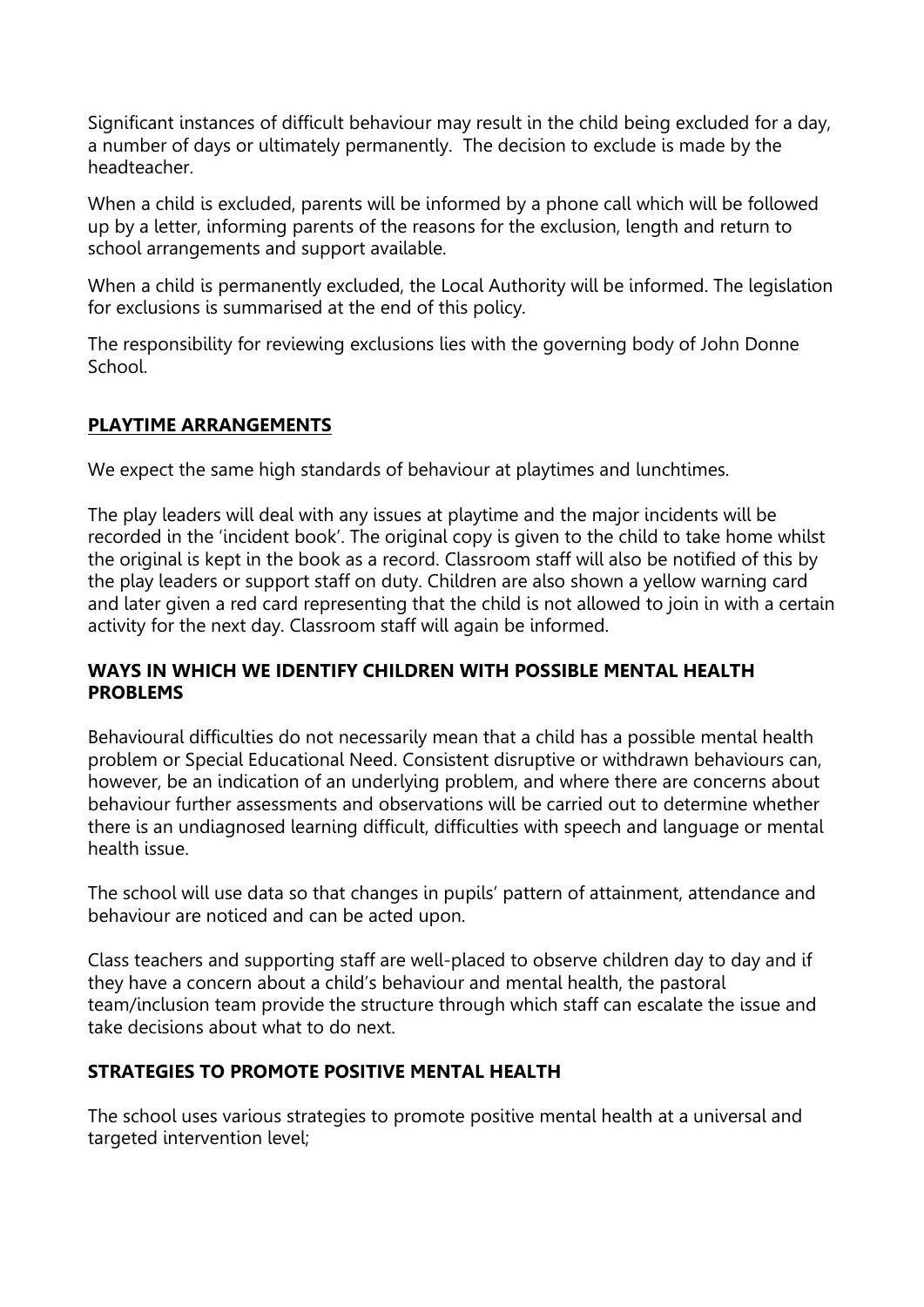- Pastoral Manager provides support to the pupil's teacher including the promotion of positive behaviour management including using token systems, rewards and sanctions
- The PSHE curriculum
- Emotional literacy
- Philosophy for Children
- Social skill groups
- One to one non direct work with the Learning Mentor allowing children a safe space to express themselves
- The Learning Mentor leads nurture groups to address emerging social, emotional and behavioural difficulties
- Additional education support during lessons with the Learning Mentor and/or supporting staff (TA/HLTA)
- One to one therapeutic work with the pupil and school based play therapist
- Family based therapeutic work with the pupil, parent/carer and school based play therapist
- Pastoral Manager completes direct work with parents/carers to address behavioural issues and where appropriate will make referrals to parent training programs
- Pastoral Manager, supports parent/carers with wider family issues such as housing, immigration, food vouchers, emotional support promote emotional wellbeing.
- Referrals to external mental health specialists such as CAMHS will be completed through consultation with parents and only with their consent.

### **HOME SCHOOL LINKS.**

As we continue to build positive relationships with our parents/carers, we will involve them as early as possible, including the child, to ensure that everyone's views and concerns can be part of the management of unwanted behaviour and enabling staff and parents to respond early to emerging mental health difficulties. Strategies to deal with unwanted behaviour and to promote social, emotional and mental health should be agreed with parents/carers and their child to ensure success. Furthermore, parents and carers will be given a copy of the behaviour policy at the start of each academic year. Constant positive contact between home and school is crucial, and staff can ask the Pastoral Manager to support them with this. Where involvement from an outside agency has been requested parent/carers will be involved directly in the referral process and consent will always be gained.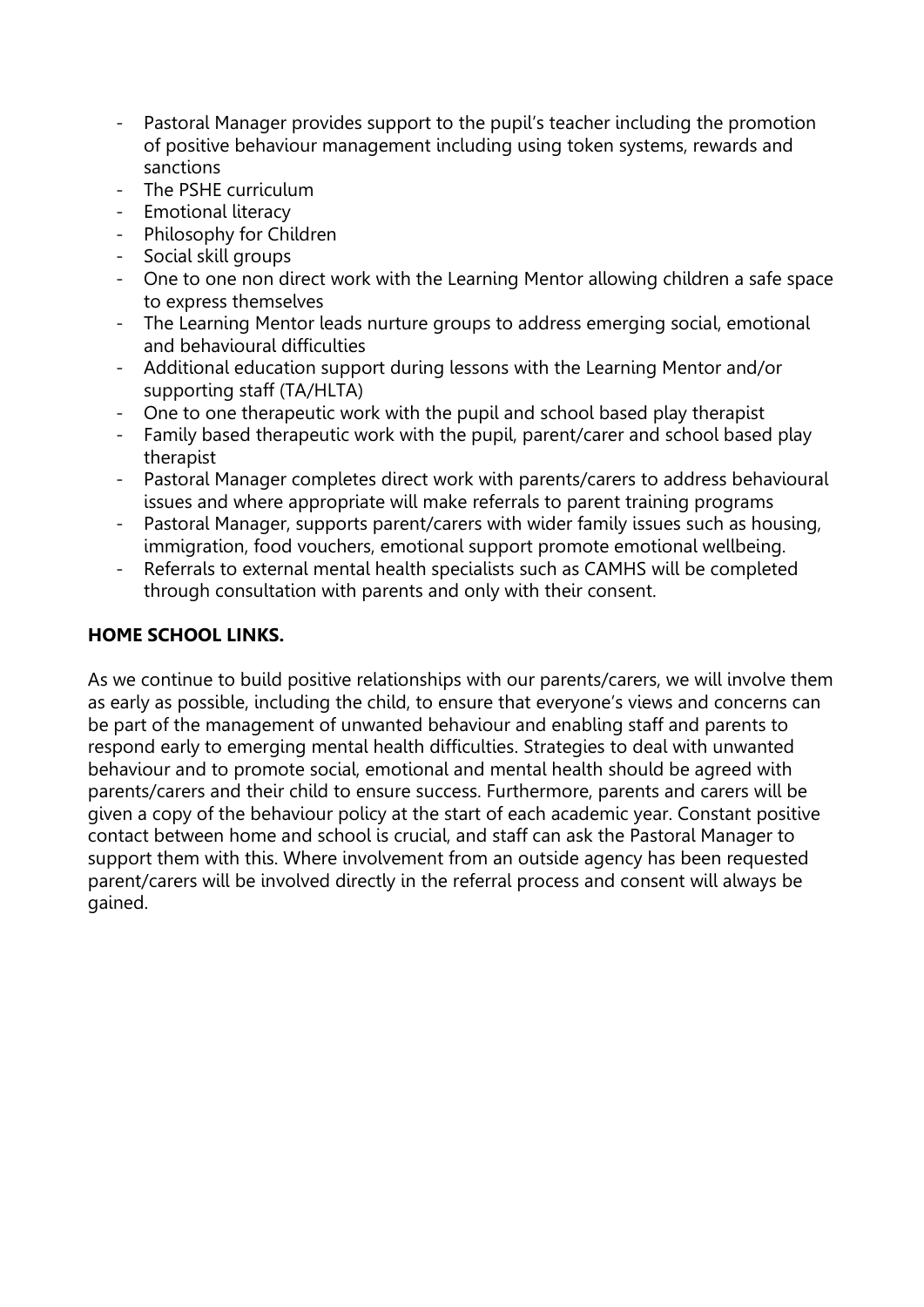#### **Statutory guidance on exclusions**

Maintained schools and academies must have regard to statutory quidance on exclusion from the Department for Education. The requirements apply to all pupils, including those above and below compulsory school age.

#### Authorising and recording exclusions

Pupils can be excluded permanently, or for one or more fixed periods up to a maximum of 45 days per academic year. Only the headteacher or acting headteacher can authorise exclusions.

All exclusions, however short, must be formally recorded. 'Internal exclusion', where pupils are removed from class but not the school site, does not count as a formal exclusion, so does not need to be recorded.

#### Deciding whether to exclude a pupil

A pupil should only be excluded when he/she has breached the school's behaviour policy seriously or persistently, and where allowing him/her to remain in school would seriously harm the education or welfare of the pupil or others in the school.

It is illegal to exclude a pupil for non-disciplinary reasons such as the actions of his/her parents or his/her academic ability.

When deciding whether to exclude a pupil, headteachers must consider the school's responsibilities under the Equality Act 2010. Pupils with education, health and care plans or statements of special educational needs (SEN) are especially vulnerable to the impact of exclusion, and headteachers should avoid permanently excluding them. It is illegal to exclude a pupil simply because the school is not able to meet his/her needs, and excluding a pupil for behaviour that is due to his/her SEN may constitute discrimination.

#### Notifying relevant parties of an exclusion

On excluding a pupil, the headteacher must immediately notify parents of the period of the exclusion and the reasons for it. He/she must also inform parents of their right to make representations about the exclusion to the governing body. The governing body must also be notified of certain exclusions.

#### The governing body's responsibilities in relation to exclusion

For fixed-period exclusions of more than five days the governing body must arrange suitable alternative full-time education, which must begin no later than the sixth day of the exclusion. For permanent exclusions, the pupil's 'home' local authority must provide alternative education.

Governing bodies are legally required to consider parents' representations about an exclusion, and in some cases must also consider whether an excluded pupil should be reinstated. If parents disagree with the decision not to reinstate their child, they can request that it be considered by an independent review panel.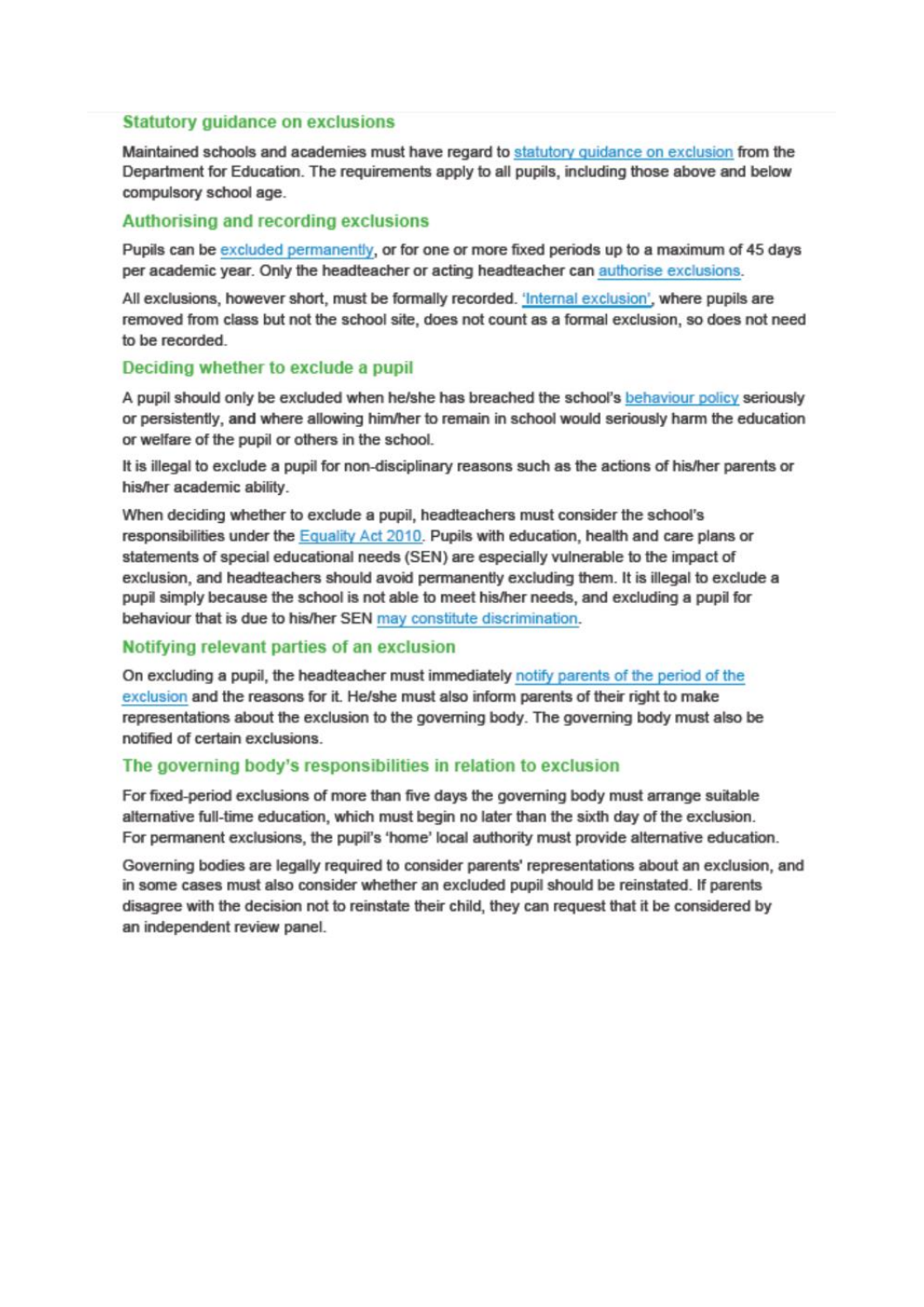

Revised February 2019